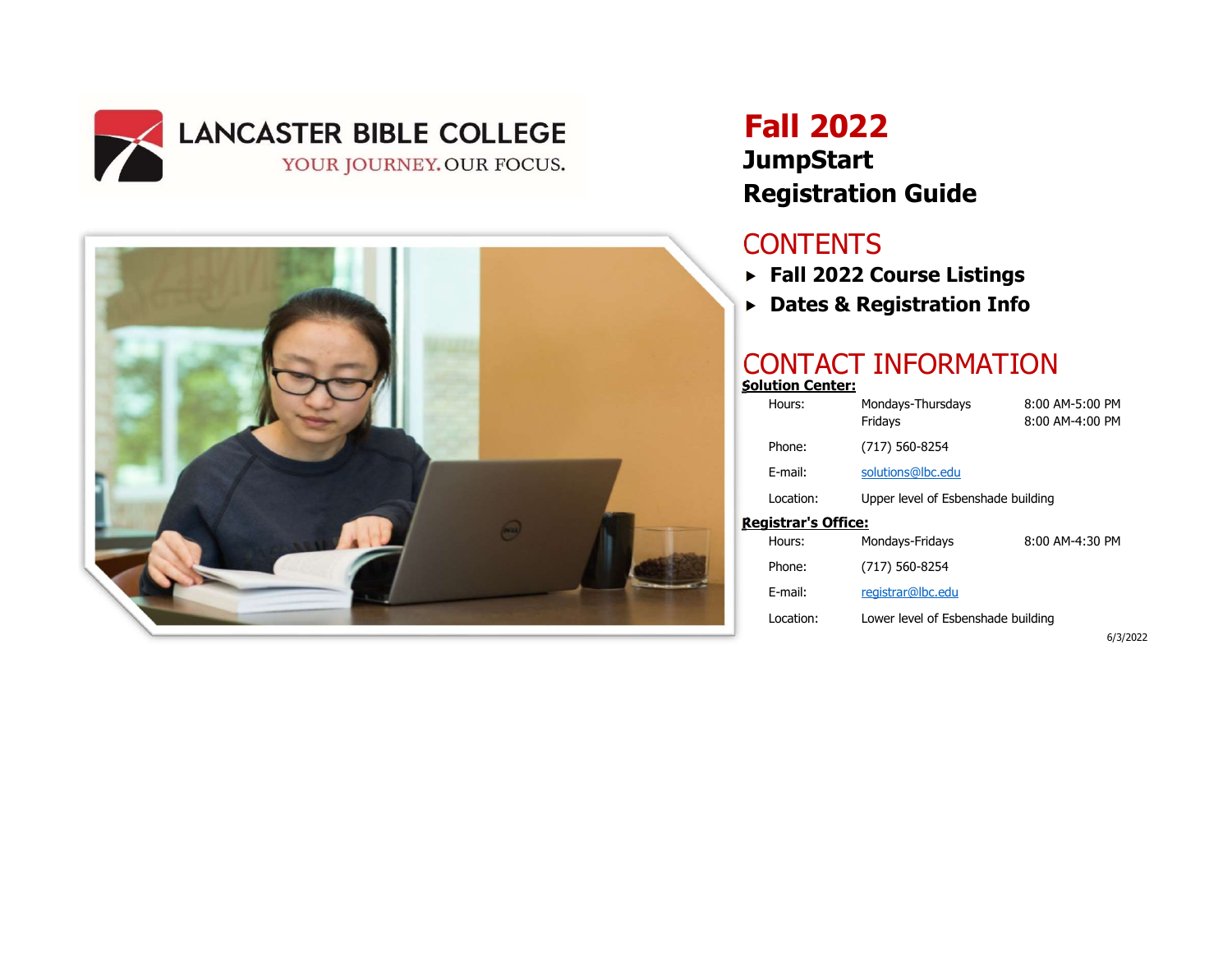|                 | <b>Fall 2022</b>                       |             | <b>Course Listings</b>                       |        |                                          |                    |                    |                    |
|-----------------|----------------------------------------|-------------|----------------------------------------------|--------|------------------------------------------|--------------------|--------------------|--------------------|
|                 | <b>Course Code</b>                     |             | <b>Section Course Title</b>                  |        | <b>Credits Professor</b>                 | Dates              | <b>Times</b>       |                    |
|                 | <b>Bible &amp; Theology Department</b> |             |                                              |        |                                          |                    |                    |                    |
|                 | <b>Bible</b>                           |             |                                              |        |                                          |                    |                    |                    |
|                 | *+ BIB103                              | B           | Creation & Covenants: OT I                   | 3      | Daniel Carver                            | M <sub>W</sub>     | 12:30 PM           | 2:00 PM            |
|                 | *+ BIB103                              | $\mathsf C$ | Creation & Covenants: OT I                   | 3      | Daniel Carver                            | M W                | 12:30 PM           | 2:00 PM            |
| $\ast$          | <b>BIB103</b>                          | D           | Creation & Covenants: OT I                   | 3      | <b>Tony Shetter</b>                      | TR.                | 10:10 AM           | 11:40 AM           |
| $\ast$          | <b>BIB104</b>                          | B           | Israel's Life & Literature: OT II            | 3      | <b>Edgar Hardesty</b>                    | TR.                | 7:30 AM            | 9:00 AM            |
| $\ast$          | <b>BIB104</b>                          | C           | Israel's Life & Literature: OT II            | 3      | Andrew Woods                             | M <sub>W</sub>     | 2:10 PM            | 3:40 PM            |
| $\ast$          | <b>BIB106</b>                          | B           | Interpreting the Bible                       | 3      | David Frv                                | M W                | 12:30 PM           | 2:00 PM            |
|                 | *+ BIB106                              | $\mathsf C$ | Interpreting the Bible                       | 3      | <b>Timothy Nicholls</b>                  | M W                | 10:10 AM           | 11:10 AM           |
| $*$ +<br>$\ast$ | <b>BIB106</b>                          | D           | Interpreting the Bible                       | 3      | <b>Timothy Nicholls</b>                  | TR.                | 12:30 PM           | 1:30 PM            |
| $*$ +           | <b>BIB203</b><br><b>BIB203</b>         | B<br>e      | Life of Christ: NT I<br>Life of Christ: NT I | 3<br>3 | Victor Jacobs<br><b>Timothy Nicholls</b> | M W F<br><b>TR</b> | 8:00 AM<br>8:00 AM | 9:00 AM<br>9:00 AM |
| *               | <b>BIB203</b>                          | Đ           | Life of Christ: NT I                         | З      | <b>Doug Finkbeiner</b>                   | M W                | 12:30 PM           | 2:00 PM            |
|                 | *+ BIB204                              | B           | Early Church: NT II                          | 3      | <b>Timothy Nicholls</b>                  | <b>MW</b>          | 8:00 AM            | 9:00 AM            |
|                 | *+ BIB204                              | C           | Early Church: NT II                          | 3      | <b>Timothy Nicholls</b>                  | F                  | $9:10$ AM          | $11:10$ AM         |
|                 | <b>Theology</b>                        |             |                                              |        |                                          |                    |                    |                    |
|                 | <b>Course Code</b>                     |             | <b>Section Course Title</b>                  |        | <b>Credits Professor</b>                 | <b>Dates</b>       | <b>Times</b>       |                    |
|                 | <b>THE105</b>                          | В           | Prelude to Biblical & Theological Studies    | 3      | Gordon Gregory                           | M W                | 7:30 AM            | 9:00 AM            |
|                 | <b>THE105</b>                          | $\mathsf C$ | Prelude to Biblical & Theological Studies    | 3      | Gordon Gregory                           | TR.                | 7:30 AM            | 9:00 AM            |
|                 | <b>THE105</b>                          | D           | Prelude to Biblical & Theological Studies    | 3      | Anthony Bruno                            | TR.                | 2:10 PM            | 3:40 PM            |
| $+$             | <b>THE105</b>                          | E           | Prelude to Biblical & Theological Studies    | 3      | Mark Farnham                             | M W                | 8:00 AM            | 9:00 AM            |
|                 | <b>THE105</b>                          | F           | Prelude to Biblical & Theological Studies    | 3      | Victor Jacobs                            | M W F              | 12:30 PM           | 1:30 PM            |
|                 | <b>THE105</b>                          | G           | Prelude to Biblical & Theological Studies    | 3      | Victor Jacobs                            | M W                | 2:10 PM            | 3:40 PM            |
|                 | <b>Arts &amp; Sciences Department</b>  |             |                                              |        |                                          |                    |                    |                    |
|                 | <b>History</b>                         |             |                                              |        |                                          |                    |                    |                    |
|                 | <b>Course Code</b>                     |             | <b>Section Course Title</b>                  |        | <b>Credits Professor</b>                 | <b>Dates</b>       | <b>Times</b>       |                    |
|                 | # HIS202                               | Α           | U.S. History II (1877-Present)               | 3      | Daniel Spanjer                           | F                  | 9:10 AM            | 12:10 PM           |
|                 | # HIS202                               | B           | U.S. History II (1877-Present)               | 3      | Benjamin Petersheim                      | TR.                | 12:30 PM           | $2:00$ PM          |
|                 | # HIS204                               |             | The Modern World: WWI to the Present         | 3      | Benjamin Petersheim                      | TR.                | 10:10 AM           | 11:40 AM           |
|                 | # HIS205                               |             | Greece, Rome, and the Early Church           | 3      | Daniel Spanjer                           | M <sub>W</sub>     | 2:10 PM            | 3:40 PM            |
|                 | # HIS224                               |             | History of Christian Song                    | 3      | Timothy Sidebothom                       | TR.                | 10:10 AM           | 11:40 AM           |
|                 | <b>Humanities</b>                      |             |                                              |        |                                          |                    |                    |                    |
|                 | <b>Course Code</b>                     |             | <b>Section Course Title</b>                  |        | <b>Credits Professor</b>                 | <b>Dates</b>       | <b>Times</b>       |                    |
|                 | <b>HUM204</b>                          |             | <b>Cultural Diversity</b>                    | 3      | Ling Dinse                               | ΤR                 | 10:10 AM           | 11:40 AM           |
|                 | <b>HUM235</b>                          |             | Introduction to Graphic Design               | 3      | Thom Scott                               | TR.                | 3:50 PM            | 5:20 PM            |
|                 | <b>Language Arts</b>                   |             |                                              |        |                                          |                    |                    |                    |
|                 | <b>Course Code</b>                     |             | <b>Section Course Title</b>                  |        | <b>Credits Professor</b>                 | <b>Dates</b>       | <b>Times</b>       |                    |
|                 | <b>LAN101</b>                          | Α           | Academic Writing, Research, and Rhetoric     | 3      | Shanika Churchville                      | F                  | 9:10 AM            | 12:10 PM           |
|                 |                                        |             |                                              |        |                                          |                    |                    |                    |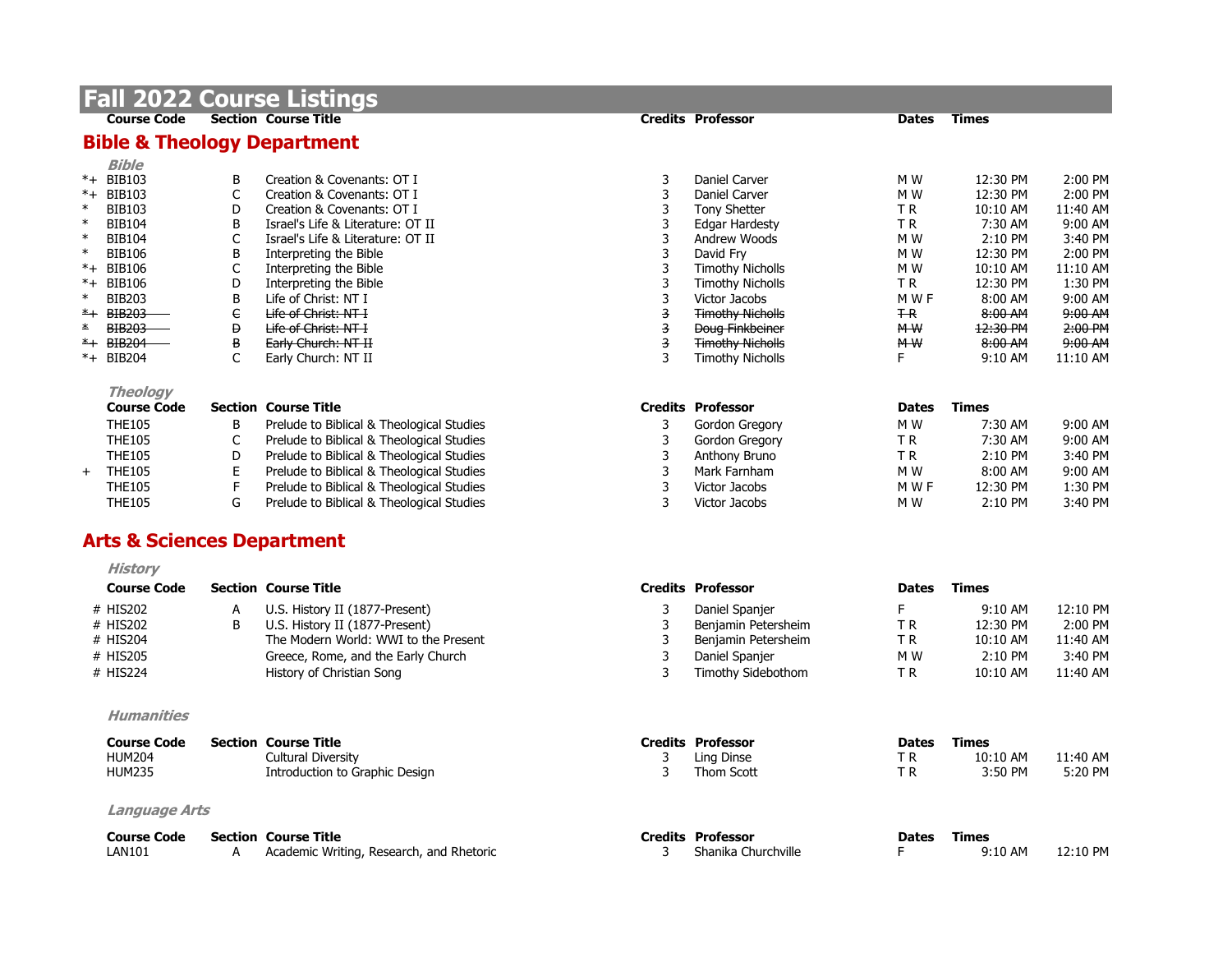|     | <b>Science</b><br><b>Course Code</b><br><b>SCI101</b> |                   | <b>Section Course Title</b><br>Biology I                                             | 3      | <b>Credits Professor</b><br><b>Kyle Kouterick</b> | <b>Dates</b><br>$+R$ | <b>Times</b><br>10:10 AM | 11:40 AM             |
|-----|-------------------------------------------------------|-------------------|--------------------------------------------------------------------------------------|--------|---------------------------------------------------|----------------------|--------------------------|----------------------|
|     | <b>Course Code</b><br><b>POL202</b>                   |                   | <b>Section Course Title</b><br>Intro. to American Government                         | 3      | <b>Credits Professor</b><br>James Cox             | <b>Dates</b><br>TR.  | Times<br>2:10 PM         | 3:40 PM              |
|     | <b>Political Science</b>                              |                   |                                                                                      |        |                                                   |                      |                          |                      |
|     | <b>PHI201</b><br><b>PHI201</b>                        | А<br>B            | Introduction to Philosophy<br>Introduction to Philosophy                             | 3<br>3 | Mark Farnham<br><b>Richard Cleary</b>             | M W<br>TR.           | 10:10 AM<br>$10:10$ AM   | 11:40 AM<br>11:40 AM |
|     | <b>Course Code</b>                                    |                   | <b>Section Course Title</b>                                                          |        | <b>Credits Professor</b>                          | <b>Dates</b>         | Times                    |                      |
|     | Philosophy                                            |                   |                                                                                      |        |                                                   |                      |                          |                      |
|     | <b>MAT216</b>                                         |                   | Statistics for the Social Sciences                                                   | 3      | <b>TBA</b>                                        | F.                   | 9:10 AM                  | 12:10 PM             |
|     | <b>MAT204</b>                                         |                   | Algebraic Patterns & Functions                                                       | 3      | <b>TBA</b>                                        | TR                   | 7:30 AM                  | 9:00 AM              |
|     | <b>MAT102</b><br><b>MAT180</b>                        |                   | <b>Everyday Mathematics</b><br>Christian Thought and the Cosmos                      | 3<br>3 | <b>TBA</b><br><b>TBA</b>                          | <b>T-R</b><br>M W F  | 12:30 PM<br>8:00 AM      | 2:00 P M<br>9:00 AM  |
|     | <b>MAT101</b>                                         |                   | Introduction to College Math                                                         | 3      | <b>Heather Helsel</b>                             | W                    | 6:00 PM                  | 9:00 PM              |
|     | <b>Mathematics</b><br><b>Course Code</b>              |                   | <b>Section Course Title</b>                                                          |        | <b>Credits Professor</b>                          | <b>Dates</b>         | <b>Times</b>             |                      |
|     | +# HT240                                              | B                 | <b>Literature for Children and Young Adults</b>                                      | 3      | <b>Justina Martin</b>                             | M W                  | 12:30 PM                 | 1:30 PM              |
|     | <del>+#</del> <del>LIT240</del>                       | A                 | Literature for Children and Young Adults                                             | 3      | Anna Urguhart                                     | м                    | 6:30 PM                  | 8:30 PM              |
| $+$ | LIT101<br># LIT229                                    | B                 | Poetry, Fiction & Drama<br>The Short Story & Novella                                 | 3<br>3 | Anna Urguhart<br>Geoffrey Reiter                  | W<br>M W             | 3:50 PM<br>2:10 PM       | 5:50 PM<br>3:40 PM   |
|     | LIT101                                                | Α                 | Poetry, Fiction & Drama                                                              | 3      | Geoffrey Reiter                                   | M W F                | 12:30 PM                 | 1:30 PM              |
|     | Literature<br><b>Course Code</b>                      |                   | <b>Section Course Title</b>                                                          |        | <b>Credits Professor</b>                          | <b>Dates</b>         | <b>Times</b>             |                      |
|     | <b>LAN216</b>                                         |                   | Elementary Hebrew I                                                                  | 3      | Daniel Carver                                     | M W                  | 2:10 PM                  | 3:40 PM              |
|     | <b>LAN104</b><br><b>LAN211</b>                        |                   | <b>Public Speaking</b><br>Greek Grammar I                                            | 3<br>3 | James Cox<br>Victor Jacobs                        | TR.<br>M W F         | 3:50 PM<br>10:10 AM      | 11:10 AM             |
| $+$ | <b>LAN104</b>                                         | G<br>H            | <b>Public Speaking</b>                                                               | 3      | Chris VanBuskirk                                  | F.                   | 9:10 AM                  | 11:10 AM<br>5:20 PM  |
|     | <b>LAN104</b>                                         | $\mathsf F$       | <b>Public Speaking</b>                                                               | 3      | Kristina Klopp                                    | M W                  | 12:30 PM                 | 2:00 PM              |
|     | <b>LAN104</b>                                         | E                 | <b>Public Speaking</b>                                                               | 3      | Kristina Klopp                                    | M W                  | 10:10 AM                 | 11:40 AM             |
| $+$ | <b>LAN104</b>                                         | D                 | <b>Public Speaking</b>                                                               | 3      | Robin Jeffers                                     | TR.                  | 8:00 AM                  | 9:00 AM              |
|     | <b>LAN104</b><br><b>LAN104</b>                        | В<br>$\mathsf{C}$ | <b>Public Speaking</b><br><b>Public Speaking</b>                                     | 3<br>3 | Rebecca Toews<br>Rebecca Toews                    | TR.<br>W             | 10:10 AM<br>6:00 PM      | 11:40 AM<br>9:00 PM  |
|     | <b>LAN104</b>                                         | А                 | <b>Public Speaking</b>                                                               | 3      | Rebecca Toews                                     | M W                  | 2:10 PM                  | 3:40 PM              |
|     | <b>LAN101</b>                                         | F                 | Academic Writing, Research, and Rhetoric                                             | 3      | Joshua Novalis                                    | M W                  | 3:50 PM                  | 5:20 PM              |
| $+$ | <b>LAN101</b>                                         | E                 | Academic Writing, Research, and Rhetoric                                             | 3      | Krissi Castor                                     | ΤR                   | 12:30 PM                 | 1:30 PM              |
|     | <b>LAN101</b>                                         | D                 | Academic Writing, Research, and Rhetoric                                             | 3      | Mariah Lynch                                      | M W                  | 10:10 AM                 | 11:40 AM             |
|     | <b>LAN101</b><br><b>LAN101</b>                        | B<br>C            | Academic Writing, Research, and Rhetoric<br>Academic Writing, Research, and Rhetoric | 3<br>3 | Penny Gushiken<br>Penny Gushiken                  | F<br>R               | 12:30 PM<br>6:00 PM      | 3:30 PM<br>9:00 PM   |
|     |                                                       |                   |                                                                                      |        |                                                   |                      |                          |                      |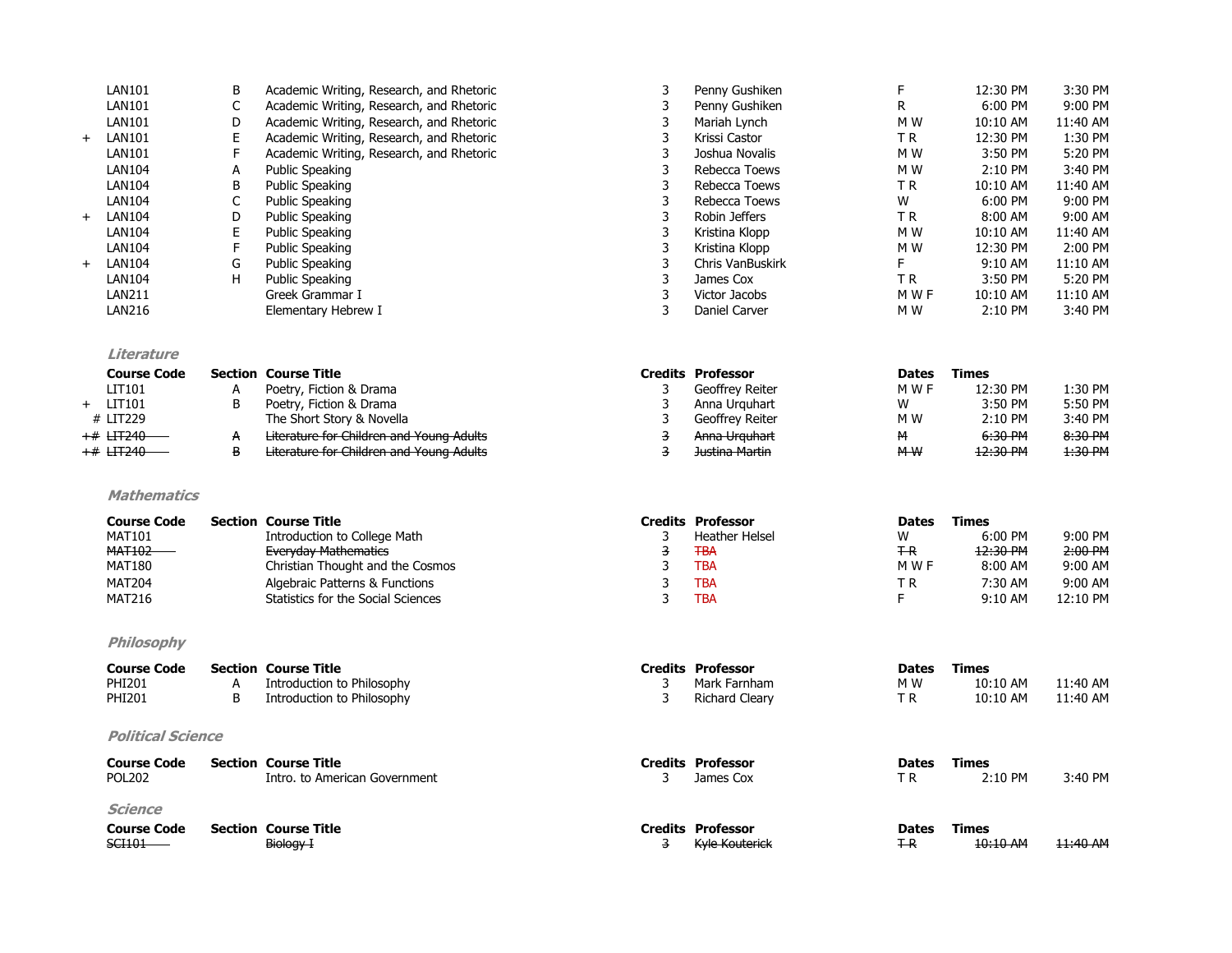| <b>SCH01L</b>     | Biology I Lab                                                                    | Kyle Kouterick | м   | 2:10 P M | 4:10 PM  |
|-------------------|----------------------------------------------------------------------------------|----------------|-----|----------|----------|
| SCH <sub>21</sub> | <b>Environmental Science</b>                                                     | Kyle Kouterick | M W | 10:10 AM | 11:10 AM |
| SCI121L           | Environmental Science Lab                                                        | Kyle Kouterick |     | 9:10 A M | 11:10 AM |
| $SCI201 -$        | Human Anatomy & Physiology I                                                     | Kyle Kouterick | Ŧ-R | 12:30 PM | 2:00 PM  |
| $SCI201L -$       | Human Anatomy 8. Dhyciology Lah<br><del>numan Anatomy &amp; Miysiology Lab</del> | Kyle Kouterick |     | 2:10 P M | 4:10 PM  |
| SCI301            | Kinesiology                                                                      | Cheri Horst    | M W | 7:30 AM  | 9:00 AM  |

Students registering for any lab Science course must also sign up for the accompanying lab, & must take course if taking lab.

### Social Science

| <b>Course Code</b> | <b>Section Course Title</b> | <b>Credits Professor</b> | <b>Dates</b> | Times   |         |
|--------------------|-----------------------------|--------------------------|--------------|---------|---------|
| SOC101             | General Psychology          | Abby Keiser              | M W          | 7:30 AM | 8:30 AM |
| SOC101             | General Psychology          | Jenee Bare               | #R           | 7:30 AM | 9:00 AM |
| SOC203             | Principles of Sociology     | Abby Keiser              | W            | 5:30 PM | 7:30 PM |

### Major Departments

#### Business Administration

| <b>Course Code</b> | <b>Section Course Title</b> | <b>Credits Professor</b> | <b>Dates</b> | Times      |          |
|--------------------|-----------------------------|--------------------------|--------------|------------|----------|
| <b>BUS102</b>      | Introduction to Business    | Jeremy Campbell          | T R          | $10:10$ AM | 11:40 AM |
| <b>BUS102</b>      | Introduction to Business    | Jeremy Campbell          | T R          | 12:30 PM   | 2:00 PM  |
| <b>BUS113</b>      | Foundations of Accounting   | Randall Renninger        | M W          | 7:30 AM    | 9:00 AM  |
| <b>BUS230</b>      | Leadership                  | Jeremy Campbell          | M W          | $10:10$ AM | 11:40 AM |

#### Church & Ministry Leadership

| <b>Course Code</b> | <b>Section Course Title</b>                        | <b>Credits Professor</b>       | <b>Dates</b> | Times      |          |
|--------------------|----------------------------------------------------|--------------------------------|--------------|------------|----------|
| <b>CML102</b>      | <b>Foundations of Ministry</b>                     | Rebekah Strangarity, TBA       | M W          | 12:30 PM   | 2:00 PM  |
| <b>CML210</b>      | Fundamentals of Leadership                         | Ed Scheuerman, Ron Belsterling | T R          | $2:10$ PM  | 3:40 PM  |
| ICS103             | Relationships in Ministry                          | Ed Scheuerman                  | M W F        | 10:30 AM   | 11:30 AM |
| <b>PAS120</b>      | Gospel, Church, and Mission                        | TBA                            | M W          | 10:10 AM   | 11:40 AM |
| <b>PAS210</b>      | Community Formation and Discipleship in the Church | Thomas Beck                    |              | $6:00$ PM  | 9:00 PM  |
| <b>PAS220</b>      | Preaching and Teaching the Scripture               | TBA                            | M W          | $2:10$ PM  | 3:40 PM  |
| <b>YMN101</b>      | Introduction to Youth & Young Adult Ministry       | Ronald Belsterling             |              | $8:00$ AM  | 9:00 AM  |
| <b>YMN202</b>      | Adolescent Development in Culture                  | Ronald Belsterling             | ТR           | $10:10$ AM | 11:40 AM |

#### Communication & Media Arts

| <b>Course Code</b> | <b>Section Course Title</b>          |
|--------------------|--------------------------------------|
| $COM102$ —         | <b>Introduction to Communication</b> |
| COM201             | <b>Communication Ethics</b>          |
| PRO101             | Intro to Electronic Media            |

#### Counseling & Social Work

| <b>Course Code</b> | <b>Section Course Title</b> |
|--------------------|-----------------------------|
| SWK102             | Introduction to Social Work |

|   | Credits Professor              | <b>Dates</b> | <b>Times</b> |          |
|---|--------------------------------|--------------|--------------|----------|
| 3 | Rebekah Strangarity, TBA       | M W          | 12:30 PM     | 2:00 PM  |
| 3 | Ed Scheuerman, Ron Belsterling | ТR           | 2:10 PM      | 3:40 PM  |
| 3 | Ed Scheuerman                  | M W F        | 10:30 AM     | 11:30 AM |
| 3 | TBA                            | M W          | 10:10 AM     | 11:40 AM |
| 3 | Thomas Beck                    | т            | $6:00$ PM    | 9:00 PM  |
| 3 | TBA                            | M W          | $2:10$ PM    | 3:40 PM  |
| 1 | Ronald Belsterling             | т            | 8:00 AM      | 9:00 AM  |
| 3 | Ronald Belsterling             | ТR           | 10:10 AM     | 11:40 AM |
|   |                                |              |              |          |

| Course Code   | <b>Section Course Title</b>                                             | Credits Professor          | <b>Dates</b> | Times    |          |
|---------------|-------------------------------------------------------------------------|----------------------------|--------------|----------|----------|
| COM102        | Introduction to Communication<br><del>indouction to communication</del> | <del>Michael Freeman</del> | M W          | 12:30 PM | 2:00 P M |
| COM201        | <b>Communication Ethics</b>                                             | Michael Freeman            | ΤR           | 12:30 PM | 2:00 PM  |
| <b>PRO101</b> | Intro to Electronic Media                                               | Rvan Geesaman              | тD           | 3:50 PM  | 4:50 PM  |

| <b>Course Code</b> | <b>Section Course Title</b> | Credits:<br>Professor      | <b>Dates</b> | <b>Fimes</b> |          |
|--------------------|-----------------------------|----------------------------|--------------|--------------|----------|
| SWK102             | Introduction to Social Work | Marv<br><sup>,</sup> Yager | M W          | 10:10 AM     | 11:40 AM |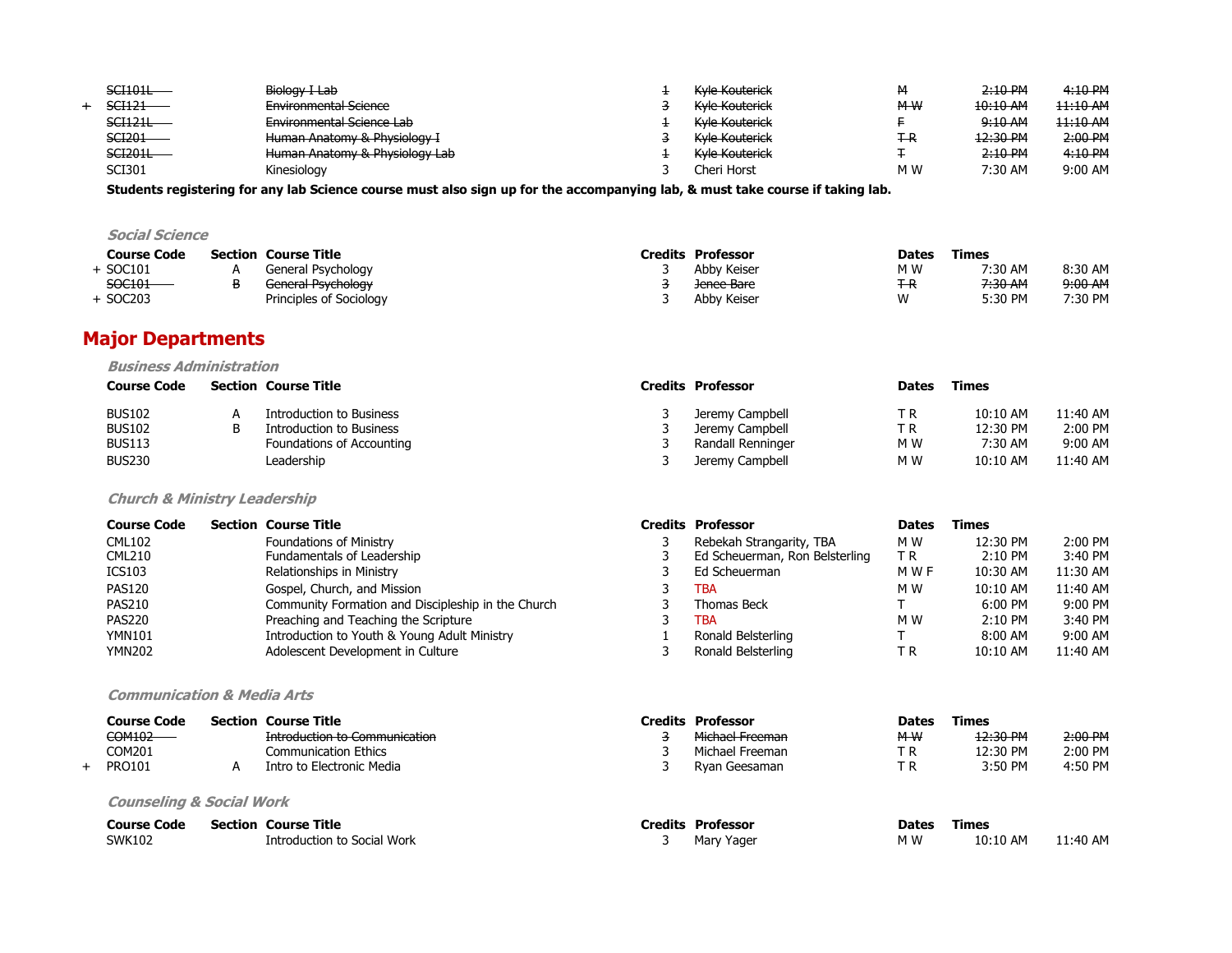#### Criminal Justice

|     | <b>Course Code</b>                           |   | <b>Section Course Title</b>                             |                | <b>Credits Professor</b> | <b>Dates</b> | Times        |          |
|-----|----------------------------------------------|---|---------------------------------------------------------|----------------|--------------------------|--------------|--------------|----------|
|     | CRJ101                                       |   | Intro to Criminal Justice                               | 3              | John Churchville         | M W          | 10:10 AM     | 11:40 AM |
|     | CRJ102                                       |   | Introduction to Law Enforcement                         |                | Jevon Thompson           | M W          | 8:00 AM      | 9:00 AM  |
|     | <b>CRJ202</b>                                |   | Corrections and Punishment                              | 3              | Jevon Thompson           | ΤR           | $10:10$ AM   | 11:40 AM |
|     | Education                                    |   |                                                         |                |                          |              |              |          |
|     | <b>Course Code</b>                           |   | <b>Section Course Title</b>                             |                | <b>Credits Professor</b> | <b>Dates</b> | <b>Times</b> |          |
|     | ELE101                                       | А | Introduction to Early Childhood Education               | 3              | Robin Bronkema           | T R          | $2:10$ PM    | 3:40 PM  |
|     | ELE101                                       | B | Introduction to Early Childhood Education               | 3              | TBA                      | T R          | 2:10 PM      | 3:40 PM  |
|     | <b>Health &amp; Physical Education</b>       |   |                                                         |                |                          |              |              |          |
|     | <b>Course Code</b>                           |   | <b>Section Course Title</b>                             | <b>Credits</b> | <b>Professor</b>         | <b>Dates</b> | <b>Times</b> |          |
| $+$ | <b>HCM110</b>                                |   | Medical Terminology                                     |                | Shirley Herr             | R            | 3:50 PM      | 5:20 PM  |
|     | <b>HPE110</b>                                |   | Administration of Physical Education and Sport Programs |                | Vickie Byler             |              | $10:10$ AM   | 12:10 PM |
|     | <b>HPE120</b>                                |   | Measurement and Evaluation for Physical Educators       |                | Gwen Shenk               | W            | 12:30 PM     | 1:30 PM  |
|     | <b>HPE201</b>                                |   | Principles of Health Education                          |                | Thomas Randolph          | F            | 8:00 AM      | 9:00 AM  |
|     | <b>SPM105</b>                                |   | Introduction to Sport Management                        | 3              | Amanda Zuschmidt         | ΤR           | 12:30 PM     | 2:00 PM  |
| $+$ | <b>SPM140</b>                                |   | Fundamentals of Coaching                                | 3              | Thomas Randolph          | ΤR           | 8:00 AM      | 9:00 AM  |
|     |                                              |   |                                                         |                |                          |              |              |          |
|     | <b>Music, Worship, &amp; Performing Arts</b> |   |                                                         |                |                          |              |              |          |

| <b>Course Code</b> | <b>Section Course Title</b>                    | <b>Credits Professor</b> | <b>Dates</b> | <b>Times</b> |          |
|--------------------|------------------------------------------------|--------------------------|--------------|--------------|----------|
| MUL101             | Piano Lab I                                    | Kendra Bigley            |              | 8:50 AM      | 9:50 AM  |
| <b>MUL102</b>      | Piano Lab II                                   | Kendra Bigley            |              | 1:00 PM      | 2:00 PM  |
| <b>MUL112</b>      | Guitar Lab II                                  | Christopher Keeney       |              | 1:40 PM      | 2:40 PM  |
| <b>MUL121</b>      | Contemporary Voice Lab                         | Jeffrev Martin           |              | 10:00 AM     | 11:00 AM |
| <b>MUL202</b>      | Woodwind Lab                                   | Rachel Sidebothom        |              | 10:00 AM     | 11:00 AM |
| <b>MWP102</b>      | Intro to Music, Worship, & the Performing Arts | Rvan Shenk               | ТR           | 12:30 PM     | 2:00 PM  |
| <b>THR101</b>      | Acting I                                       | Stephen Atherholt        |              | 3:50 PM      | 5:50 PM  |

\*MUL101, MUL102, MUL112, & MUL121 all carry \$200 music lesson fees that are not covered by JumpStart. \*\* MUL121 carries a \$200 instrumental cleaning fee that is not covered by JumpStart.

### Legend

| м | Monday          |
|---|-----------------|
| т | <b>Tuesday</b>  |
| w | Wednesday       |
| R | <b>Thursday</b> |
| F | Friday          |
| s | <b>Saturday</b> |
|   |                 |
|   |                 |

\* Prerequisite required - see LBC catalog for details.

+ Blended course. A blended course meets for in-person instruction & also included online work.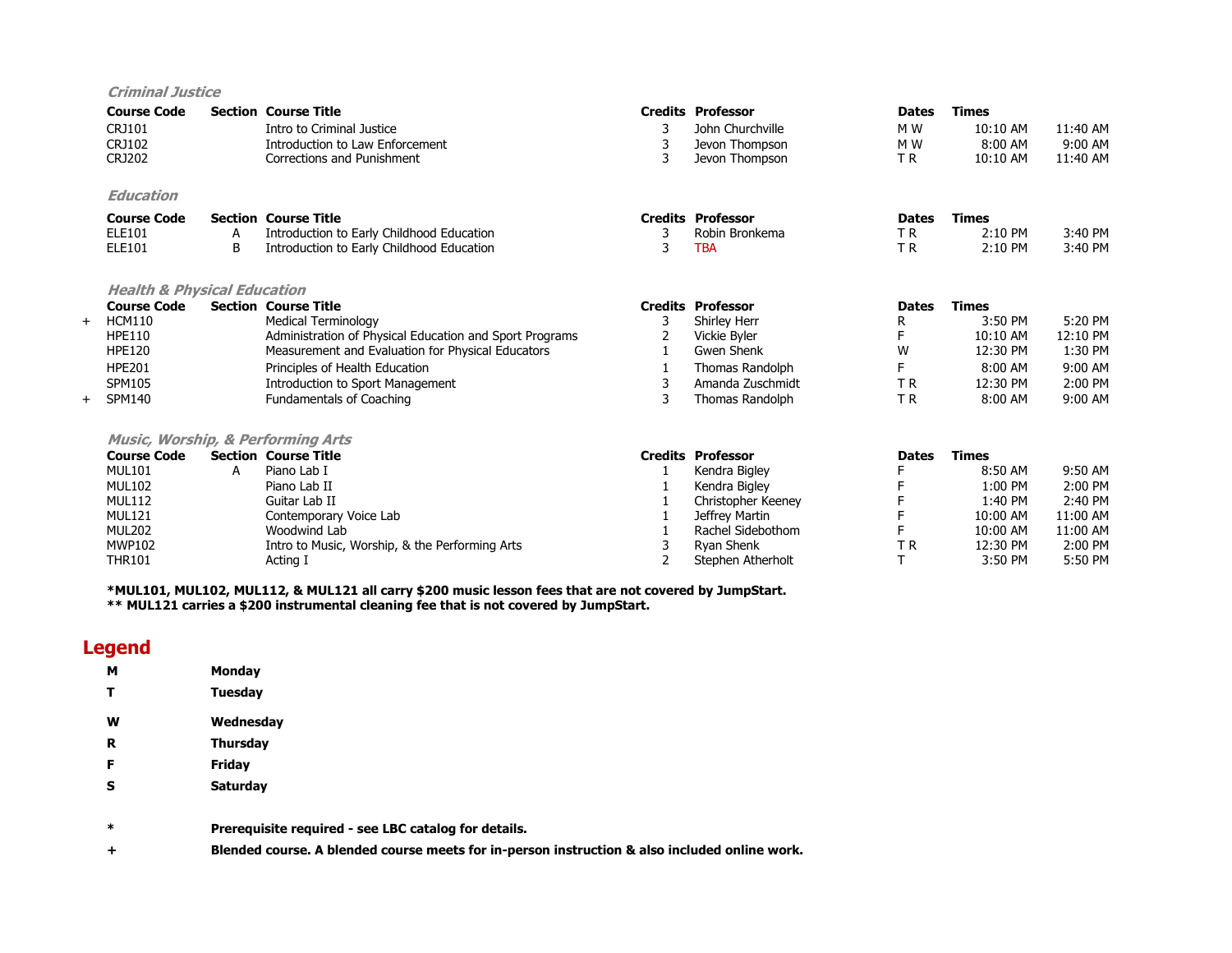| #              | <b>Writing Intensive course.</b>        |
|----------------|-----------------------------------------|
| <b>SWI</b>     | Schedule with instructor.               |
|                | By audition only.                       |
| ≺              | <b>Teacher Education students only.</b> |
| $\mathbf{O}_0$ | <b>Meets off-campus.</b>                |
| <b>AAA101</b>  | Classes with strikethroughs are full.   |

### **Back to top**

## Back to front page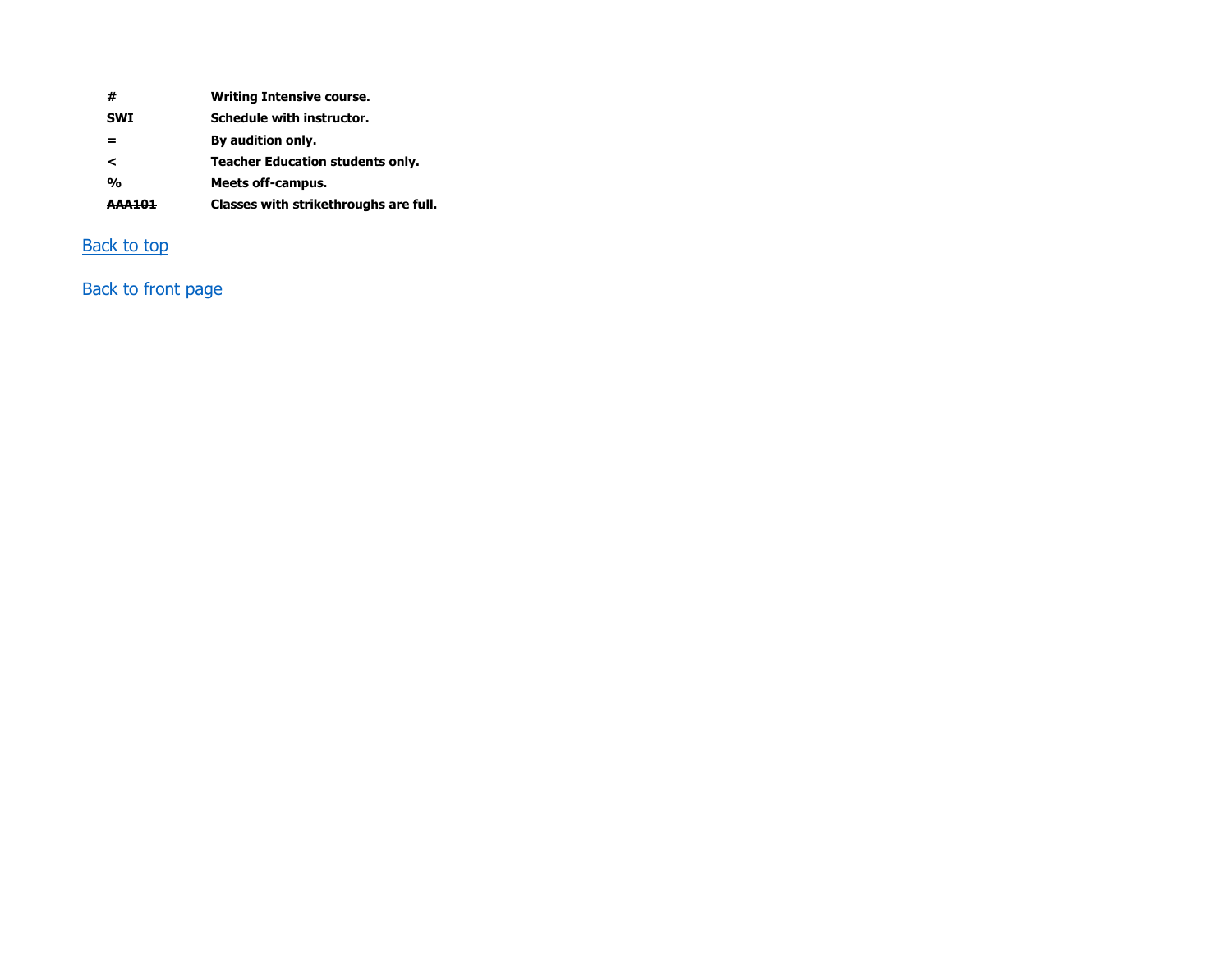## Fall 2022 Important Dates

| <b>August 29, 2022</b>         | First day of classes  |
|--------------------------------|-----------------------|
| August 29-September 6, 2022    | Add/drop period       |
| September 5, 2022              | Labor Day             |
| September 7-October 31, 2022   | Withdrawal period     |
| <b>October 4, 2022</b>         | Day of Prayer*        |
| October 15-October 1, 2022     | Fall break            |
| November 23-November 27, 2022  | Thanksgiving vacation |
| December 12- December 15, 2022 | Final exams           |
| <b>December 16, 2022</b>       | December commencement |

\* Modified extended chapel class schedule—click here for details.

## Add/Drop & Class Withdrawal

If you find that you need to change, add, or drop the class that you have registered for, please contact Matt Wheeler at mwheeler@lbc.edu.

The last day to add or drop a class is **9/6/22**.

The last day to withdraw from a class is 10/31/22.

## An Opportunity for High School Juniors & Seniors!

Lancaster Bible College is proud to offer you the opportunity to take one tuition-free course each fall and spring of your junior and senior years! That means you can earn up to 12 college credits before you even graduate from high school. And, if you become a Traditional Undergraduate student at LBC after high school, you will receive a \$500 annual scholarship for each JumpStart course you took at LBC, for a maximum of \$2,000! For further details about the JumpStart scholarship, please e-mail Liliana Carrano at: lcarrano@lbc.edu.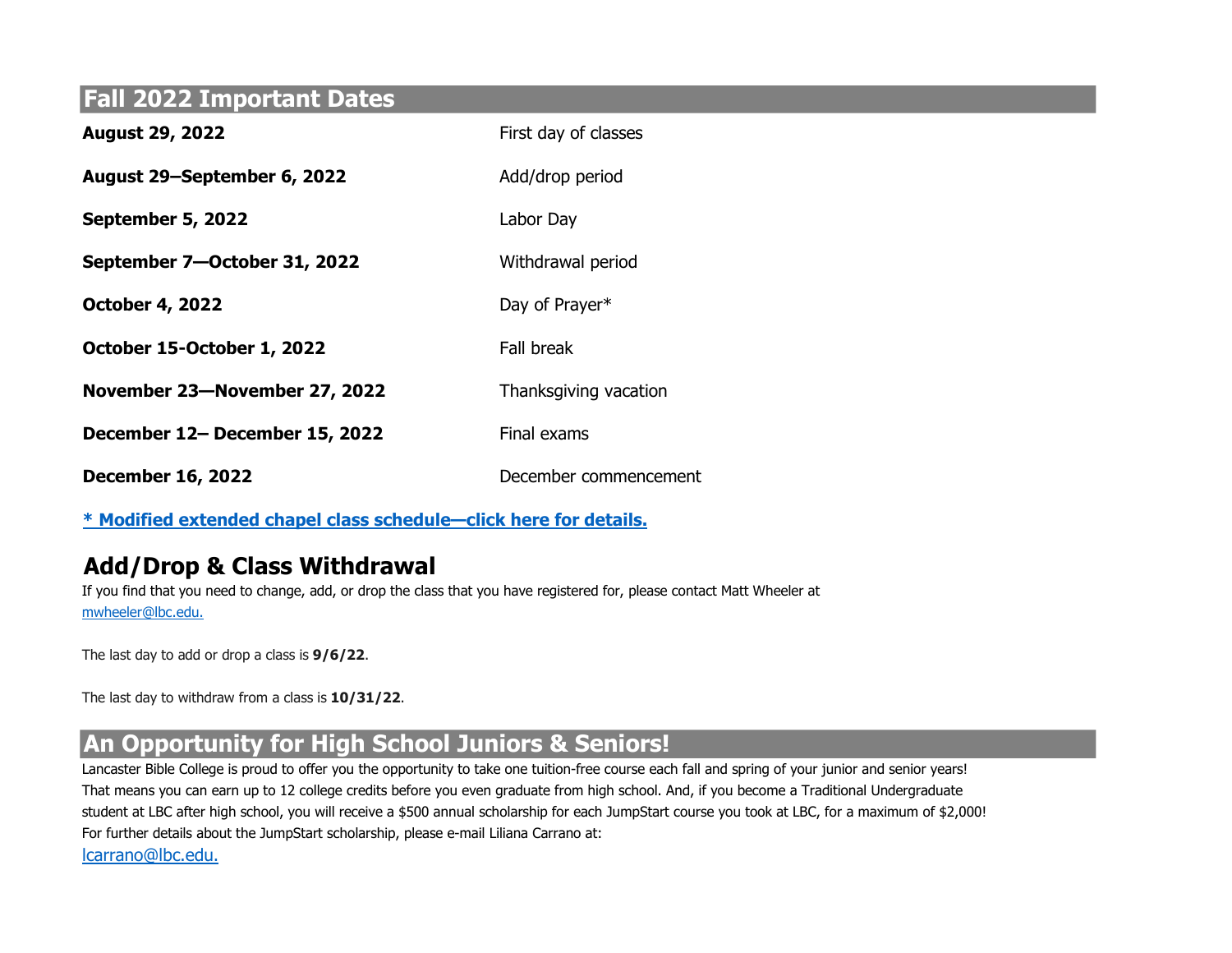## Registration Process for Returning JumpStart Students

If you have already participated in the JumpStart Program prior to **fall 2022**, then you are "grandfathered" into the program & are not required to fill out an application nor submit test scores (unless test scores are needed to meet the prerequisite for a course offered). Registration will be the same as it has been in the past for you.

Information & important dates can be found at the LBC JumpStart webpage, found at this link: www.lbc.edu/jumpstart

## Registration Process for New JumpStart Students

In order to participate in the JumpStart Program, new students will need to fill out a JumpStart Application, not just the online registration form. The application will require students to submit high school transcripts as well as scores from the SAT, PSAT, ACT, CLT, or CLT10. This is very important to note due to the dates these tests are offered.

For more information on the SAT & PSAT, visit: www.collegeboard.org

For more information on the ACT, visit: www.act.org

For more information on the CLT & CLT10, visit: www.cltexam.com

After submitting the application online, the student will be notified of their acceptance into the JumpStart program. Information & important dates can be found at: www.lbc.edu/jumpstart

### New Student Orientation

JumpStart orientation is required before you start your first class. You only have to attend once while you are a JumpStart student.

The fall 2022 JumpStart new student orientation will be held on our Lancaster campus on Wednesday, August 3, 2022 from 9:30 am—11:30 am.

You will receive information on your class and have your JumpStart questions answered, as well as receive a tour of our campus.